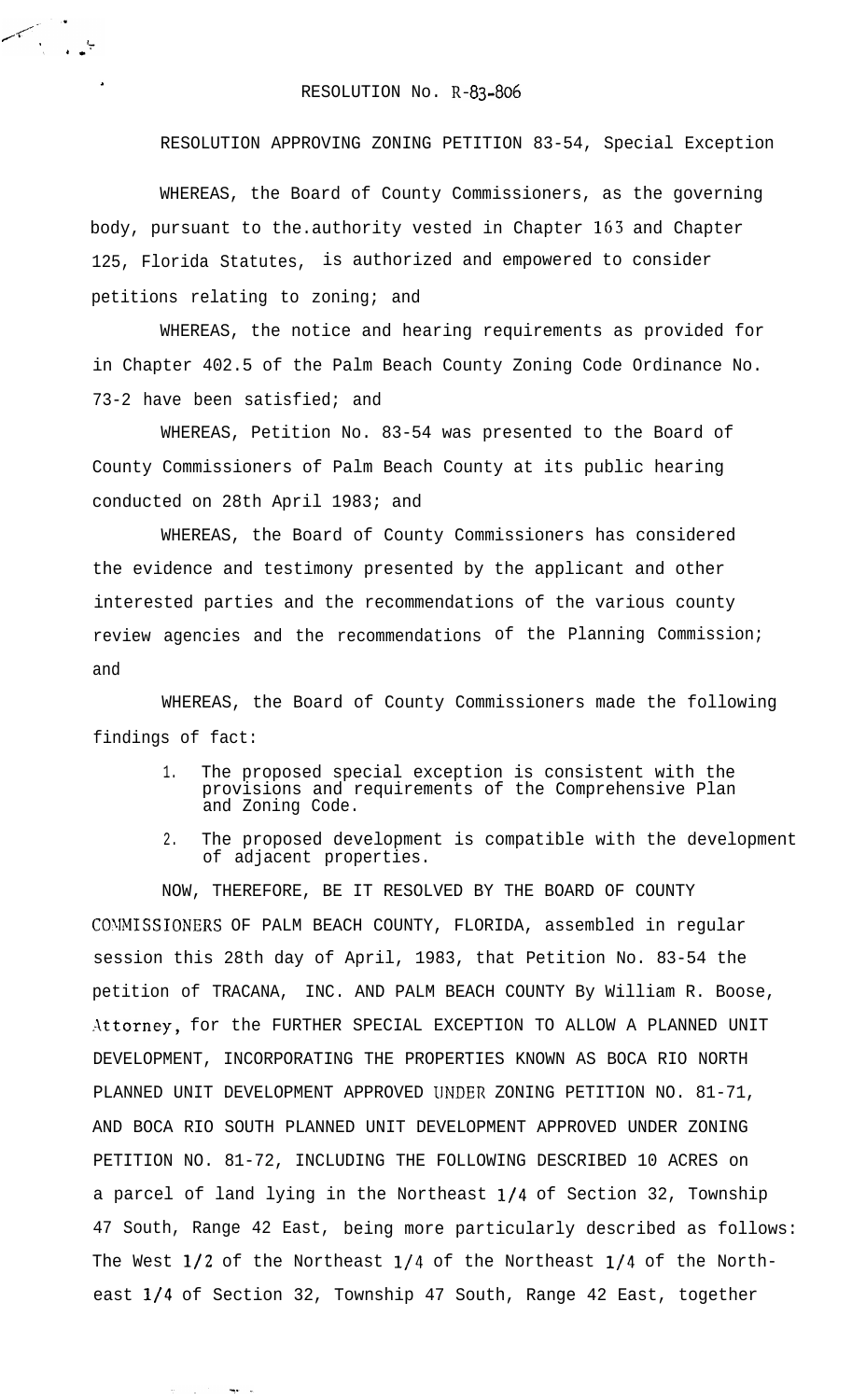' with the East  $1/2$  of the Northeast  $1/4$  of said Section 32. Excepting therefrom the right-of-way for the Sunshine State Parkway (300 foot right-of-way), including a parcel of land situate, lying and being in the Northeast l/4 of Section 32, Township 47 South, Range 42 East, more fully described as follows: Commencing at the Northeast corner of said Section 32; thence Westerly along the North line of said Section 32, a distance of 369.52 feet to a point on the West rightof-way line of Sunshine State Parkway; thence Southerly along said West right-of-way line, which forms an angle of  $89°56'43''$ , as measured from East to South with last described course, a distance of 680.58 feet to the Point of Beginning; thence continue Southerly along said West right-of-way line, a distance of 1965.35 feet to a point on the Centerline of Hillsboro Canal Right-of-Way, also being the South line of Palm Beach County; thence Westerly along said centerline which , forms an included angle of  $89^{\circ}13'56''$  with last described course a distance of 2230.24 feet to a point on the West line of said Northeast l/4; thence Northerly along said West line, which forms an included angle of 92°15'16" with last described course, a distance of 1941.18 feet; thence Easterly along a line which forms an included angle of  $92^{\circ}15'16''$  with last described course, a distance of 1941.18 feet; thence Easterly along a line which forms an included angle of 88°23' 10" with last described course, a distance of 2280.41 feet to the Poing of Beginning. Less the South 3.30 feet thereof for right-of-way for the Hillsboro Canal; together with:

a parcel of land lying in the Northeast l/4 of Section 32, Township 47 South, Range 42 East, being more particularly described as follows: The West  $1/2$  of the Northeast  $1/4$  of the Northeast  $1/4$  of the Northeast l/4 of Section 32, Township 47 South, Range 42 East, together with the East  $1/2$  of the Northwest  $1/4$  of the Northeast  $1/4$  of the Northeast l/4 of said Section 32. Excepting therefrom the right-of-way for the Sunshine State Parkway (300 foot right-of-way); together with: a parcel of land lying in the South l/2 of Section 29, Township 47 South, Range 42 East, said parcel being described as Tract 72, Block 80, Palm Beach Farms Company Plat No. 3, as recorded in Plat Book 2, Pages 45-54 together with; a parcel of land lying in the South 1/2 of Section 29 and the North l/2 of Section 32, Township 47 South, Range 42 East, said parcel being described as Tract 91, Block 80, Palm Beach Farms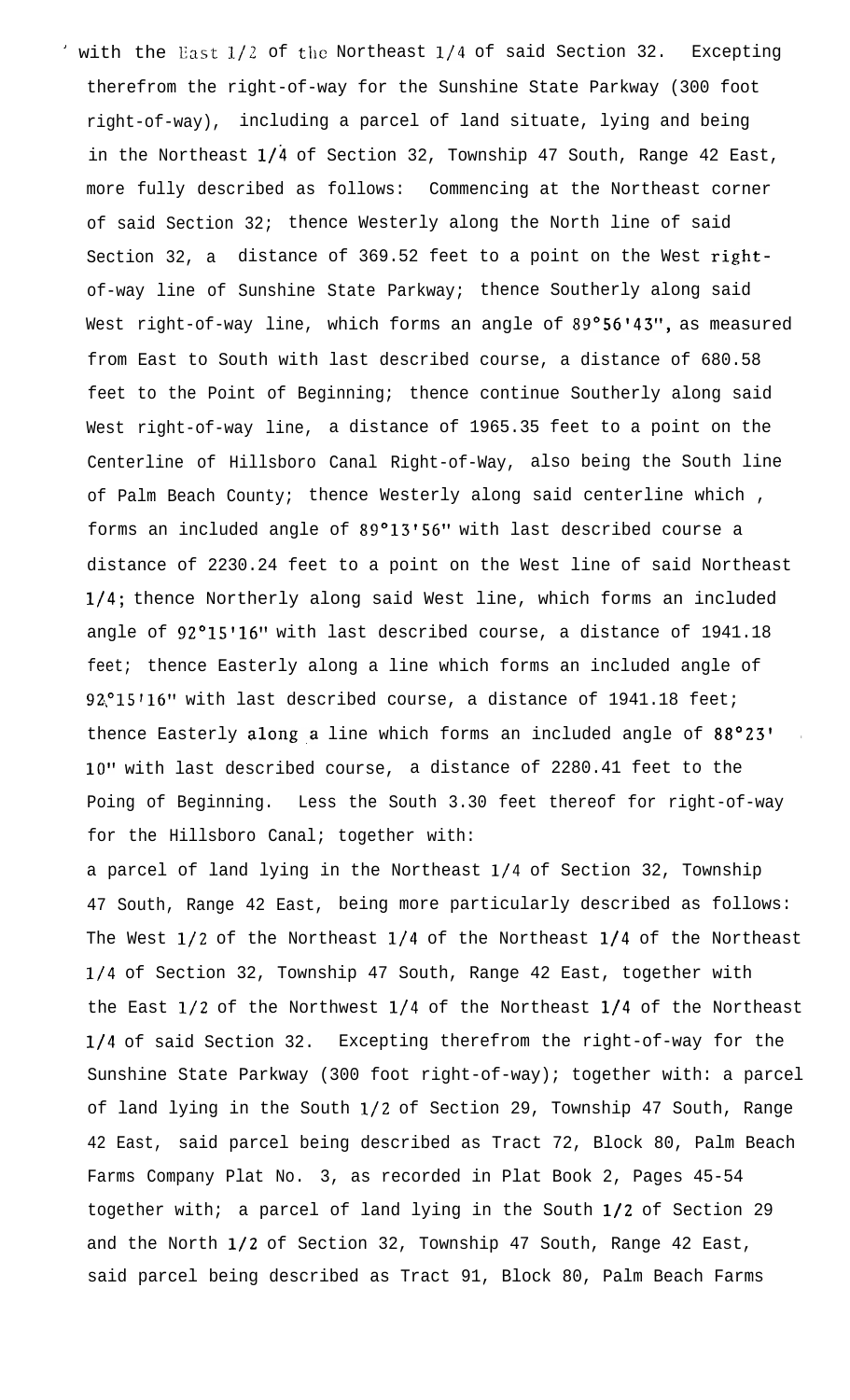Company Plat No. 3 as recorded in Plat Book 2, Pages 45-54 together with; a parcel of land lying in the South  $1/2$  of Section 29, Township 47 South, Range 42 East, said parcel being described as that portion of Tracts 73 through 82, inclusive: and Tract 92, Block 80 Palm Beach Farms Company Plat No. 3, as recorded in Plat Book 2, Pages  $45\times54$ , lying West of the West right=of=way line of Boca Rio Road. Together wi th the abut t ing 30. foot road right -of-way shown on said plat . Said property located on the northwest. corner of the intersection of Florida's State Turnpike and the Hillsboro Canal, was approved as advertised subject to the following conditions:

I '

 $\mathcal{L}_{\mathcal{L}}$ 

- 1. The property owner shall convey to the Lake Worth Drainage District either by Easement or Quit Claim Deed:
	- a) Right=of-way for Lateral Canal No, 50 as shown on the Lake Worth Drainage District Right-of-Way Maps, Sheet 155 and 240 as recorded in the office of the Clerk of the Circuit Court.
	- b) 30 feet of additional right-of-way for equalizing Canal No. 82-W for maintenance purposes from the southern terminus of Boca Rio Road, south to the Hillsboro Canal.
- 2. The. development must retain onsite the first one inch of the stormwater runoff per Palm Beach County Subdlvision and Platting Ordinance  $73-4$ , as amended.
- 3. The developer will take necessary precautions to insure that pollutants from this project will not  $run \cdot off$  into adjacent or nearby surface waters.
- 4. The developer will take reasonable precautions during the development of this project  $\mathsf{to}$  insure that fugitive  $\mathsf{partic} \cdot$ ulates (dust particles) from the project do not become a nuisance to neighboring properties.
- 5. The property owner shall convey to Palm Beach County within ninety (90) days of approval:
	- a) A minimum of 40 feet south of the project's north property line for the ultimate right-of-way line for **S.W** 8th St.
	- b) 80 feet for the right-of-way for B<mark>oca</mark> Rio Road from the  $project's northerly limits south to S.W. 18th Street,$
	- c) 120 feet for the ultimate right-of-way for S.W. 18th Street through the project's limits.
	- d) The additional right-of-way for the proposed S.W. 18th Street Turnpike overpass, per the County Engineer's approval,
- 6. The developer shall substantially complete, per the County Engineer's approval, the following construction, prior to issuance of the twenty-fifth (25th) building permit for the first (1st) plat within the overall project; however, in no event later than twelve (12) months of Special Exception approval or prior to the issuance of any Certificates of Occupancy.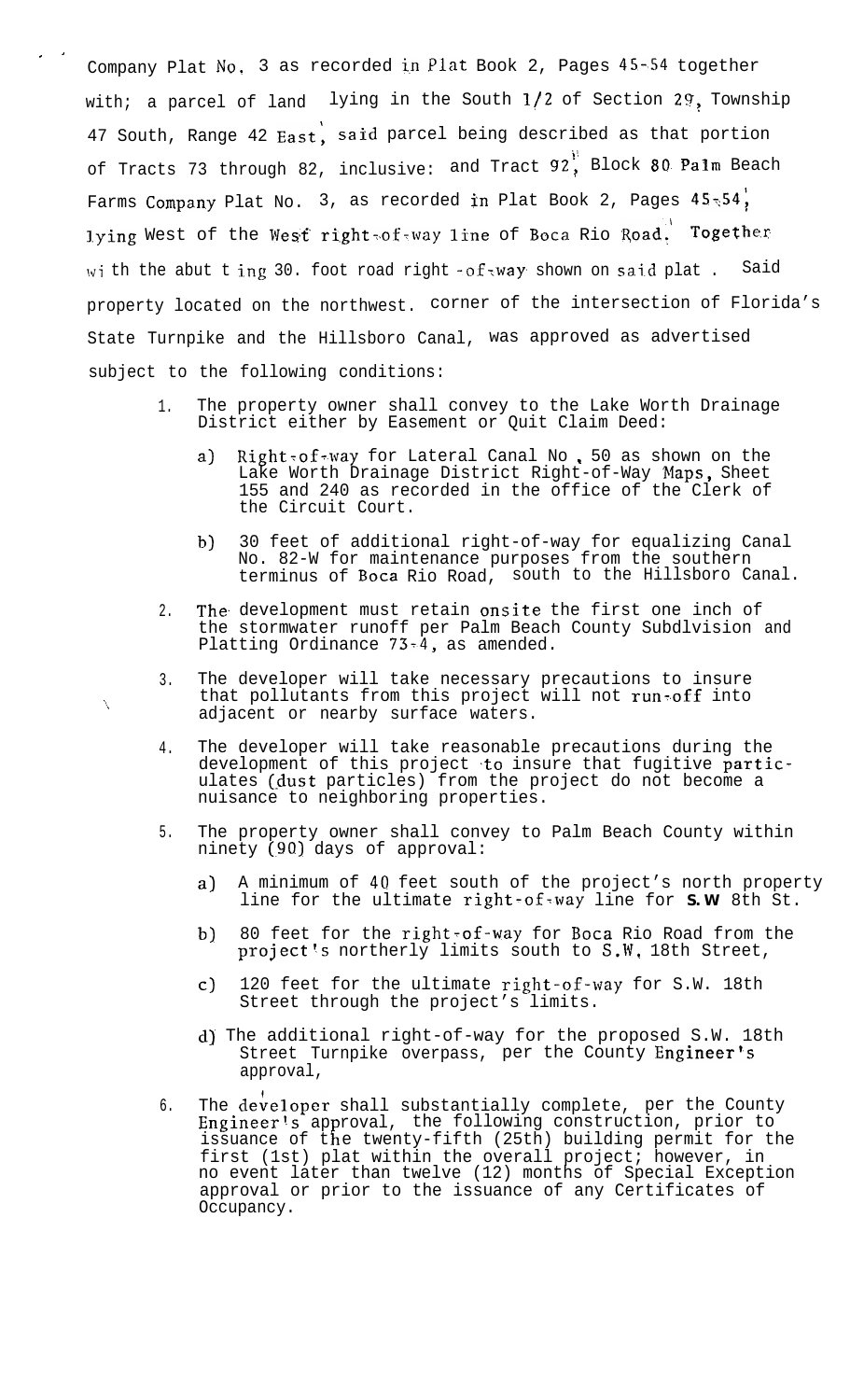- a) Reconstruction of Boca Rio Road from Boca Lago Boulevard south to the existing terminus of the present pavement.
- b) Construction of Boca Rio Road drom the existing paved southern terminus south to S.W. 18th Street.
- c) In the event of the occurrence of third party participation in the construction of Boca Rio Road, monies saved, per a certified cost estimate by the developer shall be added to the Palmetto Park Road construction program set for in Condition No. 9 below.
- d) The developer shall construct a left turn lane, south approach, at the intersection of Glades Road and Boca Rio Road, concurrent with reconstruction of B**oca** Rio Road.
- 7. The developer shall construct concurrent with the first contiguous plat in the south 95 acres, per the County Engineer's approval, the following:
	- a) S.W. 18th Street, as a 2 lane section, from the project's west property line east to Boca Rio Road.
	- b) At the intersection of S.W. 18th Street and the project's entrance roads:
		- 1. Left turn lane, east approach
		- -2. Left turn lane, west approach
		- Left turn lane, north approach
		- 43: Left turn lane, south approach 5. Signalization when warranted, determined by the County Engineer, however, in no event later than 5 years after the issuance of the last certificate of occupancy.
- 8. The developer shall construct concurrent with the first contiguous plat in the north 105 acres, per the County Engineer's approval, the following:
	- a) At the intersection of Boca Rio Road and the project's entrance roads:
		- 1. Right turn lane, north approach

 $\lambda$ 

- 2. Left turn lane, south approach<br>3. Right turn lane, west approach
- Right turn lane, west approach
- $b)$ S.W. 8th Street as a 2 lane section from the project's west property line east to Boca Rio Road.
- c) At the intersection of S.W. 8th Street and Boca Rio Road, a right turn lane, north approach.
- d) At the intersection of S.W. 8th Street and the project's entrance roads: 1. Left turn lane, south approach<br>2. Left turn lane, east approach Left turn lane, east approach
- 9. The developer shall construct a two lane section for Palmetto Park Road from Lyons Road on the east to the entrance of the proposed Palm Beach County park, located on the south side of Palmetto Park Road for a distance of 2,640 feet, plus or minus. ,
- 10. The developer shall provide access by crossing over Lake Worth Drainage District Lateral Canal No. 48 from the Palmetto Park Road to the proposed Palm Beach County park site on the south side of Palmetto Park Road.
- 11. The developer shall provide surety for construction of Palmetto Park Road referred to in Condition No. 9 above at the time of initiation of construction of improvements for the proposed Palm Beach County park site, south of Palmetto Park Road, whichever occurs first.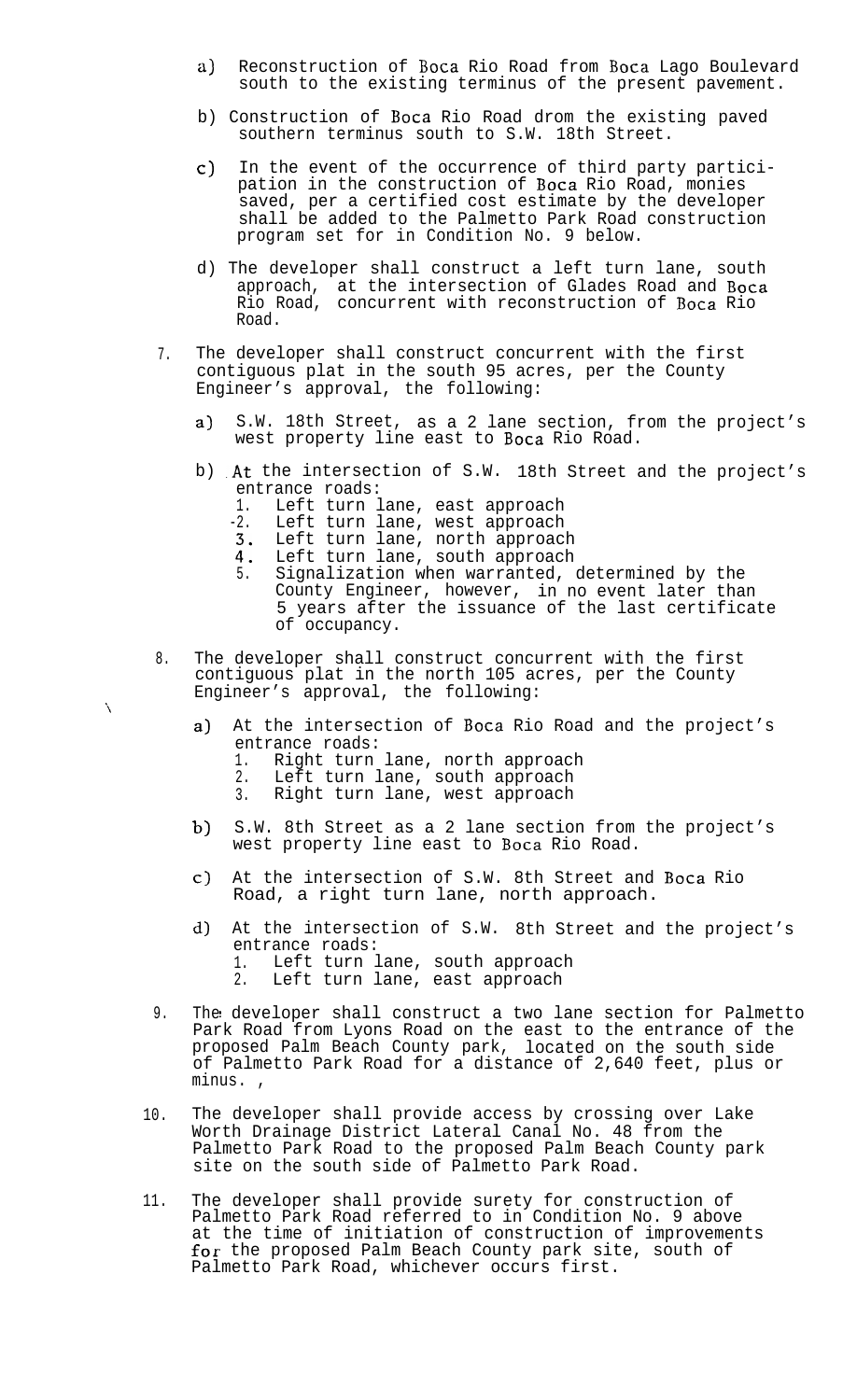- ... 12. The developer shall construct an eight foot asphalt bike path along Lyons Road from Southwest 3rd Street north to the intersection of Palmetto Park Road and Lyons Road and along the south side of Palmetto Park Road from the intersection of Palmetto Park Road and Lyons Road westerly to the entrance of the proposed Palm Beach **County** park site located on the south side of Palmetto Park Road.
	- 13. In the event of the County's decision not to develop the proposed Palm Beach County park on the south side of Palmetto Park Road west of the intersection of Palmetto Park Road and Lyons Road, the County Engineer reserves the right to relocate the Palmetto Park Road construction phase to be constructed by petitioner to accommodate an overall Palmetto Park Road construction program between Boca Rio Road and State Road 7 (U.S. 441) as part of the Board of County Commissioners Areawide Road Improvement Plan for the area within which the subject project is located.
	- 14. To the extent the following is not completed by third parties having initial responsibility for same, prior to issuance of the Two Hundred and First (201st), Building Permit in the North 105 acres, however, in no event later than 36 months after Special Exception approval, the developer shall:
		- a) Construct S.W. 8th Street as a two lane section from Lyons Road on the west to Boca Rio Road on the east.' -This roadway shall be completed to provide for paved access continuity for S.W. 8th Street from Lyons Road to Boca Rio Road, per the County Engineer's approval.
		- b) Construct an eight foot bike path along S.W. 8th Street from the project's west property line to Lyon's Road.
	- 15. To the extent the following is not completed by third parties having initial responsibility for same, prior to issuance of the Two Hundred and First (201st) Building Permit in the South 95 acres, however, in no event later than 24 months after Special Exception approval, the developer shall:
		- a) Construct S.W. 18th Street as a two. lane section from Lyons Road on the west to Boca Rio Road on the east. This roadway shall be completed to provide for paved access continuity for S.W. 18th Street from Lyons Road to Boca Rio Road, per the County Engineer's approval.
		- b) Construct an eight foot bike path along S.W. 18th Street from the project's west property line to Lyons Road.
	- 16. The developer shall prepare engineering design plans and specifications for all required improvements in accord with Palm Beach County Standards and State of Florida Department of Transportation Standards as applicable. All plans and specifications shall be subject to the County Engineer's approval.
	- 17. The developer shall enter into an amended agreement with Palm Beach County to guarantee proposed roadway improvements, within ninety (90) days of the effective date of Special Exception approval.